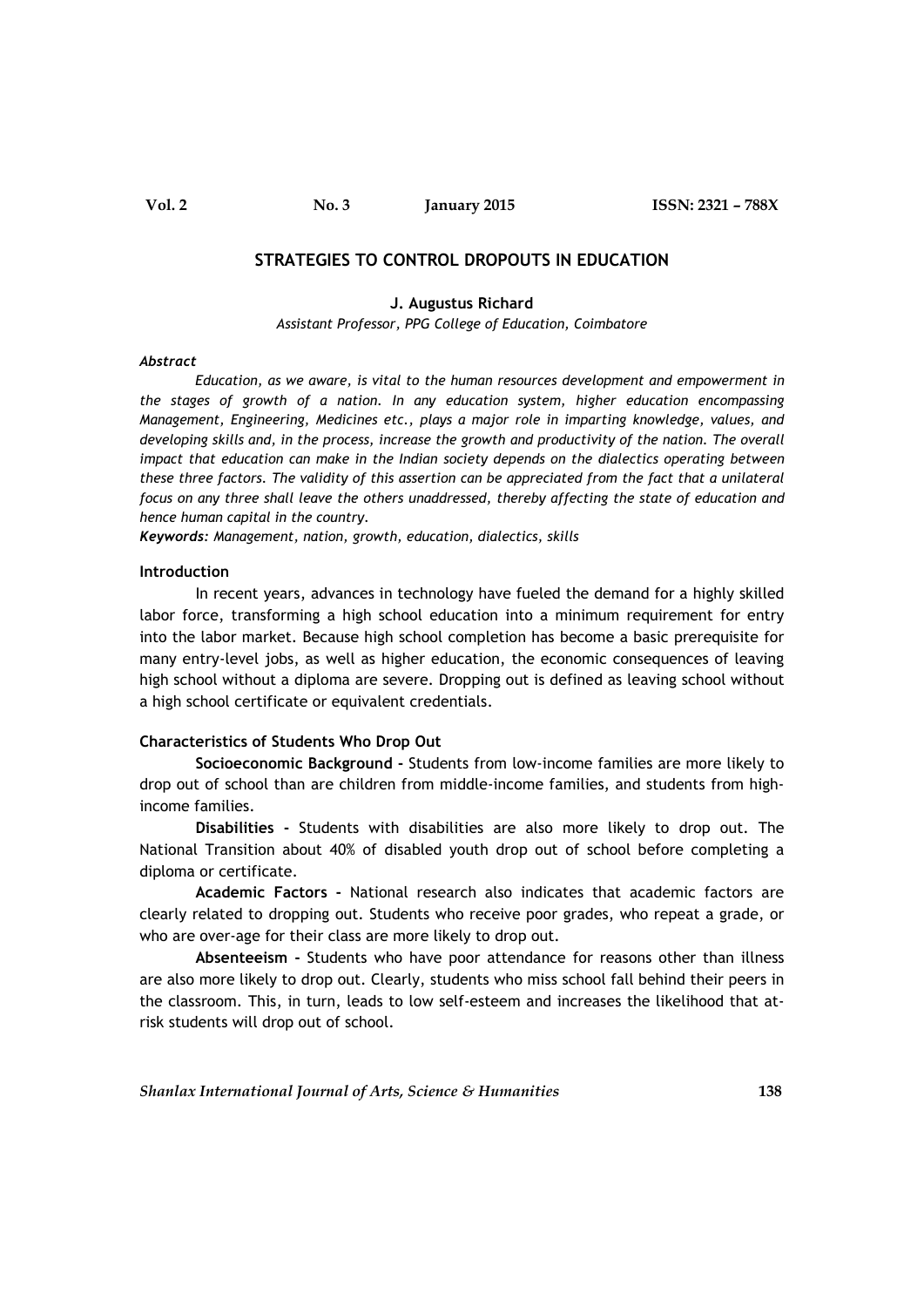**Occupational Aspirations -** Young people's perceptions of the economic opportunities available to them also play a role in their decision to drop out or stay in school. Dropouts often have lower occupational aspirations than their peers.

**Predictive Factors -** The following individual-level factors are all strongly predictive of dropping out of high school:

- Grade retention (being held back to repeat a grade)
- Poor academic performance
- Moves location during high school
- High absenteeism
- High absenteeism
- The student's feeling that no adult in the school cares about his or her welfare

### **Earnings Potential**

On average, dropouts are more likely to be unemployed. Employed dropouts in a variety of studies reported working at unskilled jobs or at low-paying service occupations offering little opportunity for upward mobility.

## **Dropping out, in turn, causes other secondary, indirect problems:**

**Public Assistance -** High school dropouts are also more likely to receive public assistance than high school graduates who do not go on to college. In fact, one national study noted that dropouts comprise nearly half of the heads of households on welfare.

**Single Parents -** Young women who drop out of school are more likely to have children at younger ages and more likely to be single parents.

**Prisons -** The individual stresses and frustrations associated with dropping out have social implications as well: dropouts make up a disproportionate percentage of the nation's prisons and death row inmates.

#### **Effective Strategies for Dropout Prevention**

The following are some of the effective strategies that have the most positive impact on the dropout rate. These strategies have been implemented successfully at all education levels and environments throughout the nation.

### **School and Community Perspective**

A continuing process of evaluating goals and objectives related to school policies, practices, and organizational structures as they impact a diverse group of learners.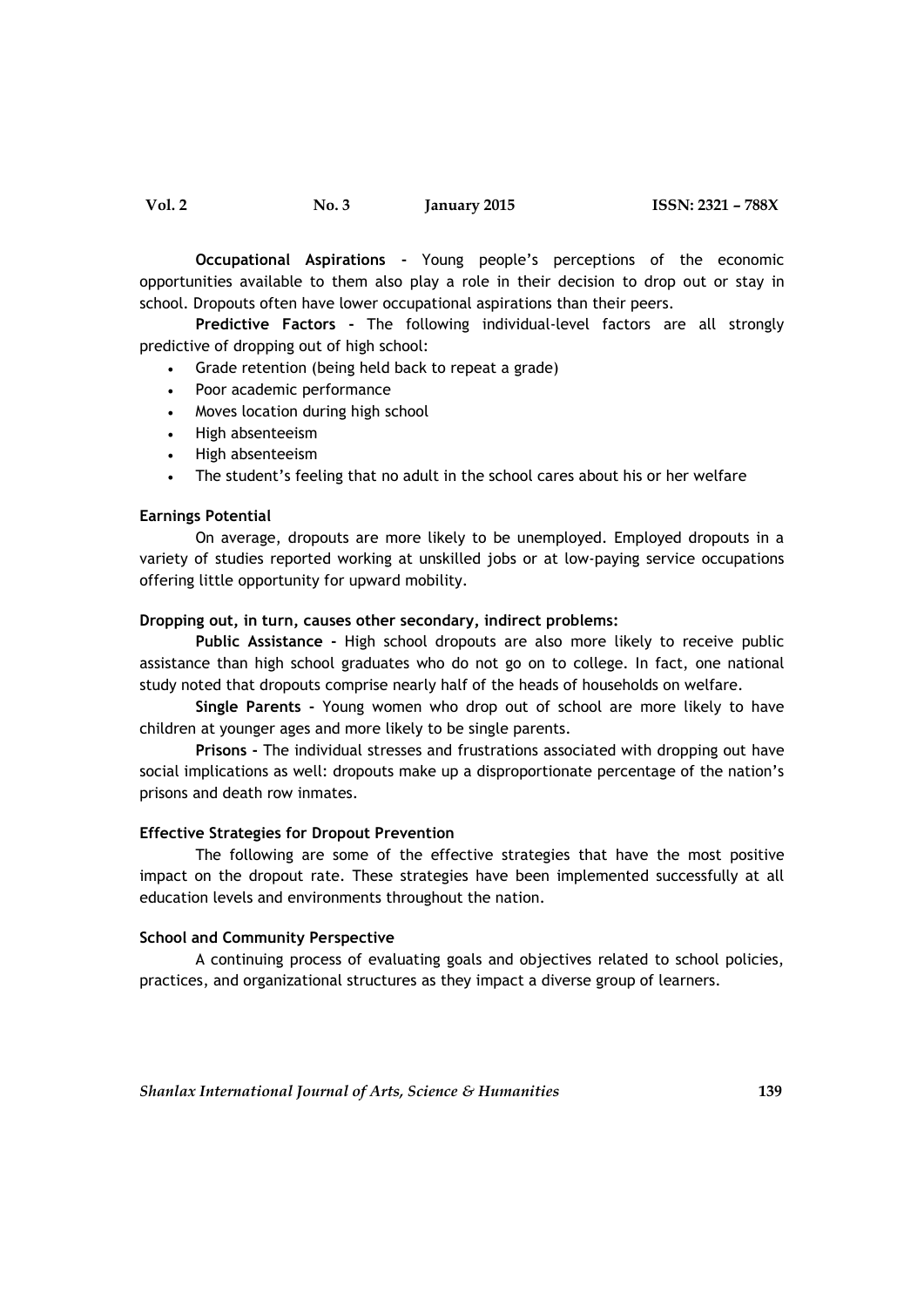#### **School-Community Collaboration**

When all groups in a community provide collective support to the school, a strong infrastructures sustains a caring supportive environment where youth can thrive and achieve

### **Safe Learning Environments**

A comprehensive violence prevention plan, including conflict resolution, must deal with potential violence as well as crisis management. A safe learning environment provides daily experiences, at all grade levels that enhance positive social attitudes and effective interpersonal skills in all students.

# **Basic Core Strategies**

**Mentoring/Tutoring:** Mentoring is a one-to-one caring, supportive relationship between a mentor and a mentee that is based on trust. Tutoring, also a one-to-one activity, focuses on academics and is an effective practice when addressing specific needs such as reading, writing, or math competencies.

**Service-Learning:** Service-learning connects meaningful community service experiences with academic learning. This teaching/learning method promotes personal and social growth, career development, and civic responsibility and can be a powerful vehicle for effective school reform at all grade levels.

**Alternative Schooling:** Alternative schooling provides potential dropouts a variety of options that can lead to graduation, with programs paying special attention to the student's individual social needs and academic requirements for a high school diploma.

**After-School Opportunities:** Many schools provide after-school and summer enhancement programs that eliminate information loss and inspire interest in a variety of areas. Such experiences are especially important for students at risk of school failure because these programs fill the afternoon "gap time" with constructive and engaging activities.

### **Making the Most of Instruction**

Professional Development: Teachers who work with youth at high risk of academic failure need to feel supported and have an avenue by which they can continue to develop skills, techniques, and learn about innovative strategies.

**Active Learning:** Active learning embraces teaching and learning strategies that engage and involve students in the learning process. Students find new and creative ways to solve problems, achieve success, and become lifelong learners when educators show them that there are different ways to learn.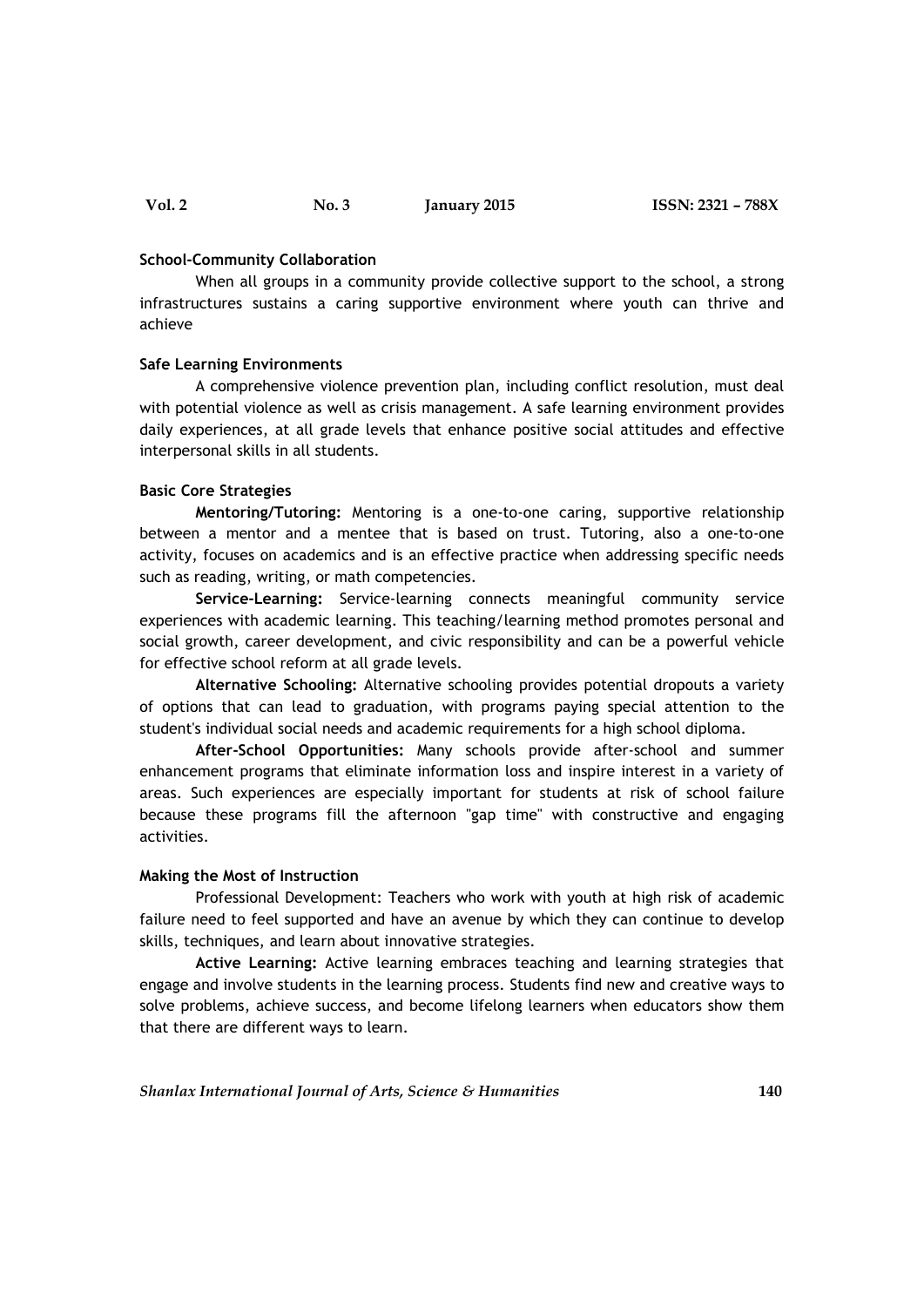**Educational Technology:** Technology offers some of the best opportunities for delivering instruction to engage students in authentic learning, addressing multiple intelligences, and adapting to students' learning styles.

**Individualized Instruction:** Each student has unique interests and past learning experiences. An individualized instructional program for each student allows for flexibility in teaching methods and motivational strategies to consider these individual differences.

Career and Technology Education (CTE): A quality CTE program and a related guidance program are essential for all students. School-to-work programs recognize that youth need specific skills to prepare them to measure up to the larger demands of today's workplace.

**Guide the learner through the purpose:** One of the powerful methods to motivate them to learn faster, is to guide them through the purpose of the text or content and to make it equally interesting for them to want to learn more. Getting glued to a syllabus is alright to some extent, but presents a bigger picture of the subject / lesson, enlarging students' capacity to understand the purpose of learning it, in the longer run. By engaging students in your class, you are encouraging them to stay alert, attentive, learn effectively, contributes efficiently.

**Availability of Schedules:** From the teacher's perspective, a student has to get acquainted with the class and teaching schedules. But what would happen if the student is under the mercy of a job or any other commitment that is making it a challenge for him to attend the school

### **Teachers: How to reduce the Dropout Rate Observe the signs**

There are early warning signs that teachers, parents, or the school staff must observe. Be careful to know about the students with poor attendance, below average performances, behind credits, symptoms of withdrawal from involvement in class work or home work, etc. Intervention must be conducted regularly to learn about the student's response to the system, and take necessary steps to avoid dropouts.

**Power of relationships:** Across cultures, relationships play a vital role in the lives of students. A trusted adult or a concerned teacher can be an influencing factor in a student's decision to stay back or to opt out of education. It is also important to create stronger bonds by supporting students in their academic, emotional, and social needs; along with grooming them to progress higher in life.

**Involve parental guidance:** It is quite normal for a parent to involve lesser, as students get older and try to become independent in their progressive grades. However, it is essential to involve parents regularly in the activities connected to school or college. Teachers must take initiatives to update the parents on the student's learning curve.